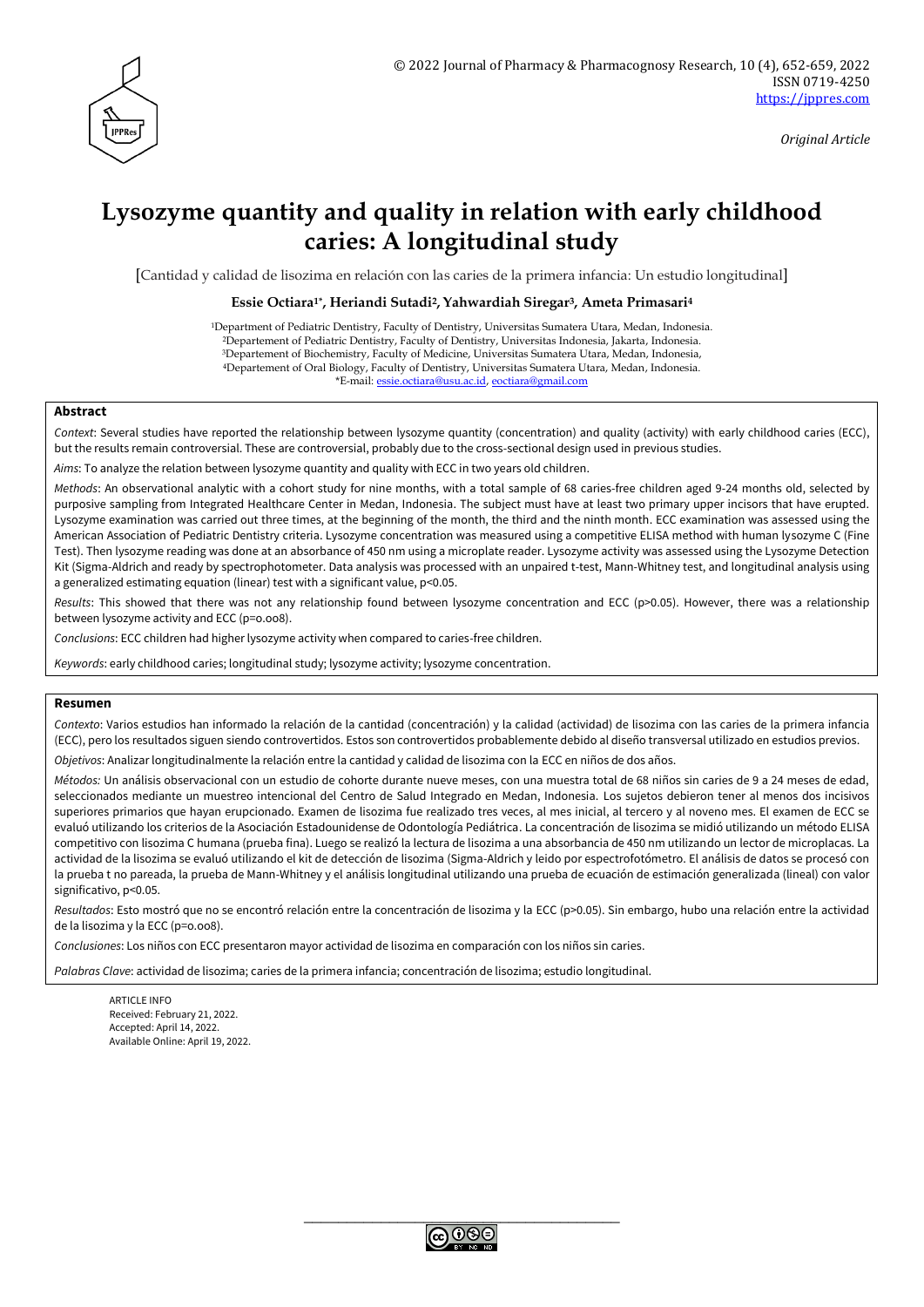### **INTRODUCTION**

Early childhood caries (ECC) is a carious lesion that occurs in infants, toddlers, and preschool children with a unique pattern. The definition of ECC is the existence of carious lesions on the surface of primary teeth (which can either be cavities or noncavities), missing teeth due to carious lesions, or tooth filling in children under 72 months (AAPD, 2016). ECC is a major problem often found in developing countries, including Indonesia. According to the Ministry of Republic Indonesia, in 2018, its prevalence in children of three-four years was 81.1% with a mean deft 6.2, while in five years old children was 91.1% with a mean deft 8.1 (Ministry of Health Republic Indonesia, 2019).

ECC is caused by multifactorial interaction between the host (teeth and saliva), microflora, substrate or diet, and time. Saliva is one factor that had two roles, either in developing a carious lesion or preventing this event (Fejerskov and Kidd, 2008). Saliva's primary function is to protect the oral cavity from microbial growth and the overproduction of microbes that can cause dental caries. Saliva mechanism of action against microorganisms can be divided into two enzymatic and non-enzymatic systems. Enzymatic systems consist of lysozyme and lactoperoxidase. The non-enzymatic system consists of lactoferrin, aggregation factors, and immunoglobulins (Amerongen and Veerman, 2002).

Lysozyme is a small protein with a molecular weight of 14.6 kDa, cationic, and has an isoelectric point (pI) 10-11 (Vasilescu et al., 2016)**.** Lysozyme can be found in fluids such as tears, breast milk, gastric fluid, nasal secretions, serum, saliva, urine, and cerebrospinal fluid. In the mouth, it is produced from salivary glands (major and minor), gingival sulcular fluid and salivary leukocytes (Moslemi et al., 2015; Vasilescu et al., 2016).

Lysozyme, also known as N-acetylmuramide glycanhydrolase, had a muramidase activity. This activity can hydrolyze  $β$  (1-4) bonds between Nacetylmuramic acid and N-acetylglucosamine in the peptidoglycan layer of bacterial cell walls. Hydrolysis results of the glycosidic bonds will induce the formation of small porous in bacterial cell walls so that it can kill bacteria. Lysozyme or N-acetylmuramide glycanhydrolase had a strong cationic effect, which can interfere with the aggregation of bacteria, prevent their attachment, and trigger autolysin by injuring their cell walls (Amerongen et al., 2004; Moslemi et al., 2015).

Salivary proteins and polypeptides concentration are key features to maintain oral health and homeostasis. The disease's increasing frequency and severity have always been associated with the quantitative and qualitative changes in the salivary proteome (Dawes et al., 2015; Vasilescu et al., 2016). The antibacterial effect of lysozyme is depended on their concentration and activity in the saliva. The activity level of lysozyme is more relevant in explaining the defensive role of these proteins rather than plainly describing the concentration (Jenzano et al., 1986). The relationship of lysozyme to ECC from previous studies is still controversial. Several studies found that salivary lysozyme concentrations in ECC children were higher than in caries-free children (Bai et al., 2007; Lertsirivorakul et al., 2015). Meanwhile, other studies reported that there was not any distinction in lysozyme concentration in caries-free and caries children (Hao and Lin, 2009; Felizardo et al., 2010). Lysozyme activity was found elevated in caries-free than in caries-prone children (Twetman et al., 1985). Others also reported no statistical difference in lysozyme activity between subjects with various caries statuses (Grahn et al., 1988).

These varying results might be due to the different designs or methods to collect and analyze the saliva. Numerous clinical papers have investigated in a cross-sectional way, and hence it is mandatory to examine this protein longitudinally (Moslemi et al., 2015). Based on this, this report aims to longitudinally examine the relation of lysozyme quantity (concentration) and quality (activity) with ECC in two years old child.

#### **MATERIAL AND METHODS**

This report is an observational analytic with a cohort study for nine months. This study had a total sample size of 68 caries-free children aged 9-24 months old, taken by a purposive sampling method from the Integrated Healthcare Center in Medan city (Indonesia). Inclusion criteria were healthy children with at least two erupted primary incisors who did not take any drugs that affected the saliva at least one month before the saliva was collected. Ethical clearance was acquired from the Research Ethics Commission, Faculty of Medicine, Universitas Sumatera Utara, number 59/TGL/KEPK FK USU-RSUP HAM/2018. All participants gave a consent form showing their willingness to participate in this study. The patients' families received detailed explanations regarding the study, consented to participate, and could withdraw from the study freely under any circumstances. The personal and medical information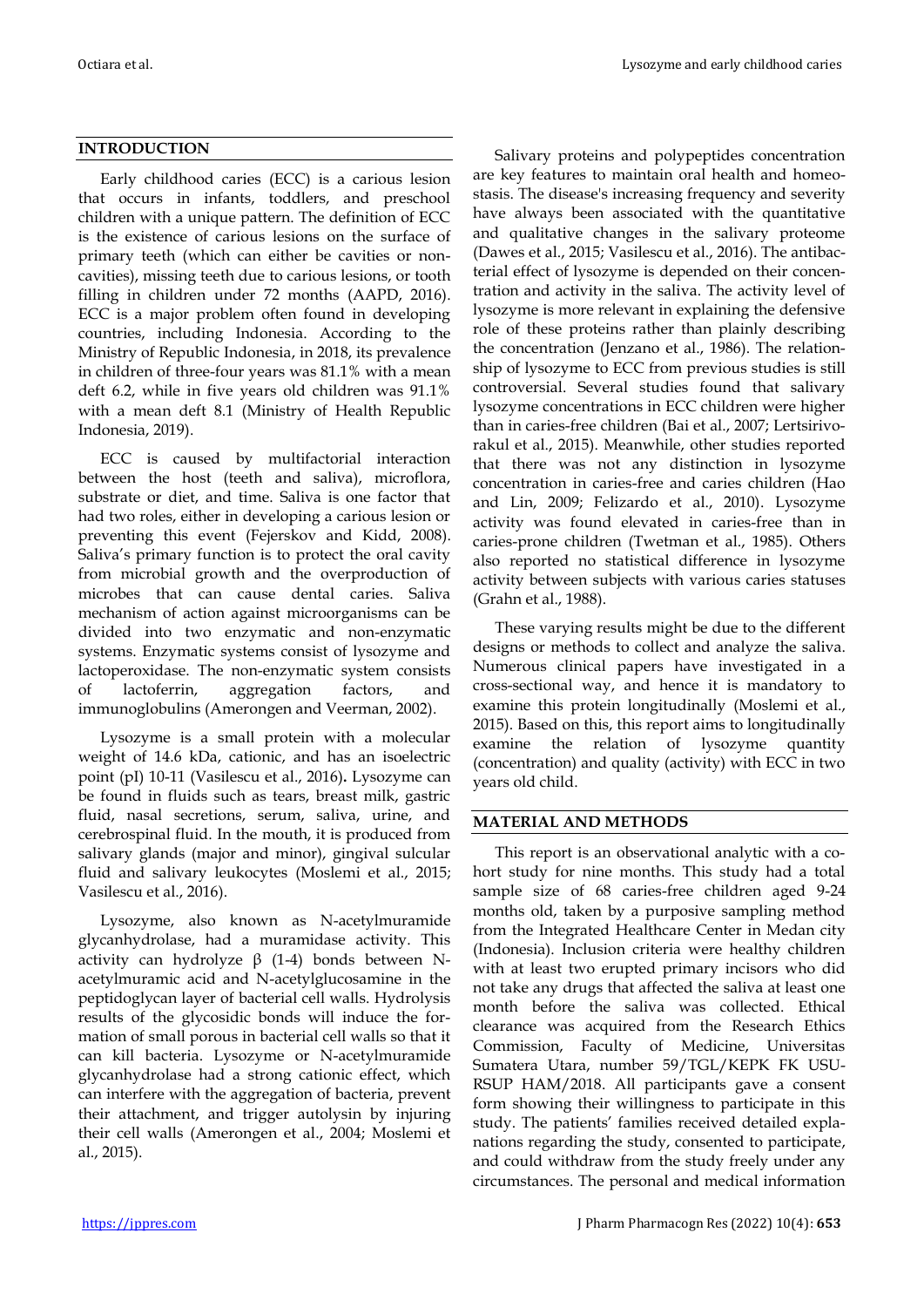of the patients was kept entirely confidential. Moreover, the study was conducted following the Declaration of Helsinki.

A dental examination was done by visually observing the teeth under sunlight, assisted with a mouth mirror and probe. At the beginning of the study, a dental examination was done three times in the third month (second observation), and ninth month (third observation). The ECC criteria are evaluated based on the American Association of Pediatric Dentistry (AAPD) criteria.

Saliva collection was taken in the morning, between 8-11 am. Children should not drink or eat one hour before saliva collection. Saliva was collected using an unstimulated saliva technique with a 2 mL disposable pipette. Saliva was put in a closed microtube and loaded into an icebox before being brought to the Integrated Laboratorium in the Faculty of Medicine, Universitas Sumatera Utara. Saliva samples were centrifuged with a centrifugal machine (Eppendorf, Eppendorf AG, Hamburg, Germany) for 1000 ×g for 20 minutes at 2-8°C and stored in the refrigerator at -80°C until analysis time. The saliva was collected three times by the time of the dental examination.

Lysozyme concentration was examined using a competitive ELISA technique with human lysozyme C (Fine Test, Wuhan Fine Biotech, Wuhan, China). Lysozyme concentration was assessed based on comparing the sample's optical density (OD) with a standard curve. Then the value was read at 450 nm using a microplate reader (Thermo Scientific Multiskan Go, Thermo Fisher Scientific, Vantaa, Finland). Lysozyme quantity was assessed three times.

Lysozyme activity was examined using Lysozyme Detection Kit (Sigma-Aldrich Co., Saint Louis, MO, USA). One unit (1 U) of lysozyme activity is described as 0.001 reductions in the absorption value at 450 nm/minute for the catalytic hydrolysis of *Micrococcus lysodeikticus* suspension as a substrate under pH 6.24 and temperature 25°C in 2.6 mL mixture of reaction (1 cm light path). The examination method was to insert 800 mL of *Micrococcus* cell suspension into three cuvettes, blank, control, and saliva samples. Then the cuvette is equilibrated at 25°C. Subsequently, 30 mL of each reaction buffer, lysozyme, and saliva was added to the blank, control, and sample cuvette. Furthermore, the examination was carried out using a spectrophotometer. By decreasing A<sup>450</sup> lysozyme activity for 5 minutes, we can obtain a maximum linear mean (∆A450/minute) for test and blank samples.

The relationship between lysozyme concentration and activity with ECC in the second and third observations was evaluated using an unpaired t-test and Mann-Whitney test. The longitudinal analysis was assessed using a generalized estimating equation (linear) test. Data were coded and entered into the SPSS Statistics version 22 (IBM Corporation, Armonk, NY, USA). Significant values in this study were p<0.05.

## **RESULTS AND DISCUSSION**

Of 68 caries-free children, 47.06% changed into ECC after three months and increased to 57.35% after nine months. The mean deft in the second observation was 1.53 and increased to 3.06 in the third observation. There was no correlation found between sex and ECC in the second or third observation, but there was a significant  $(p<0.05)$  relationship found between children's age and ECC (Table 1).

There was not any significant relationship between lysozyme concentration in caries-free and ECC children in second, third, and longitudinal observations (p>0.05). On the other hand, there was a significant relationship between lysozyme activity in caries-free and ECC children in longitudinal assessment (p=0.008) (Table 2).

There was no significant relationship between caries severity and lysozyme concentration, either in second, third, or longitudinal observation (p>0.05). On the other hand, there was a significant relationship between lysozyme activity and caries severity in the longitudinal observation (p=0.015) (Table 3).

Based on the longitudinal observation, of 68 children aged 9-24 months old who were initially free from caries, almost half had ECC with a prevalence of 47.06% after three months, and this value increased to 57.35% after nine months (Table 1). The prevalence of ECC in Medan (Indonesia) is similar to research conducted in Medan in 2012, which was 57.7% (Octiara and Tamba, 2012). These results are very concerning. With only less than a year, most children have suffered from ECC.

Besides that, the ECC prevalence and caries severity increase with age (Table 1). In the second observation, it was found that the deft score was 1.53, which then increased to 3.06 in the third observation (Table 1). This is similar to National Data in 2018, which reported that older children aged 3-4 years old have a prevalence of 81.5% with a mean deft 6.2, and the prevalence and deft score were increased in 5 years old group, respectively 90.2% and 8.1 (Ministry of Health Republic Indonesia, 2019).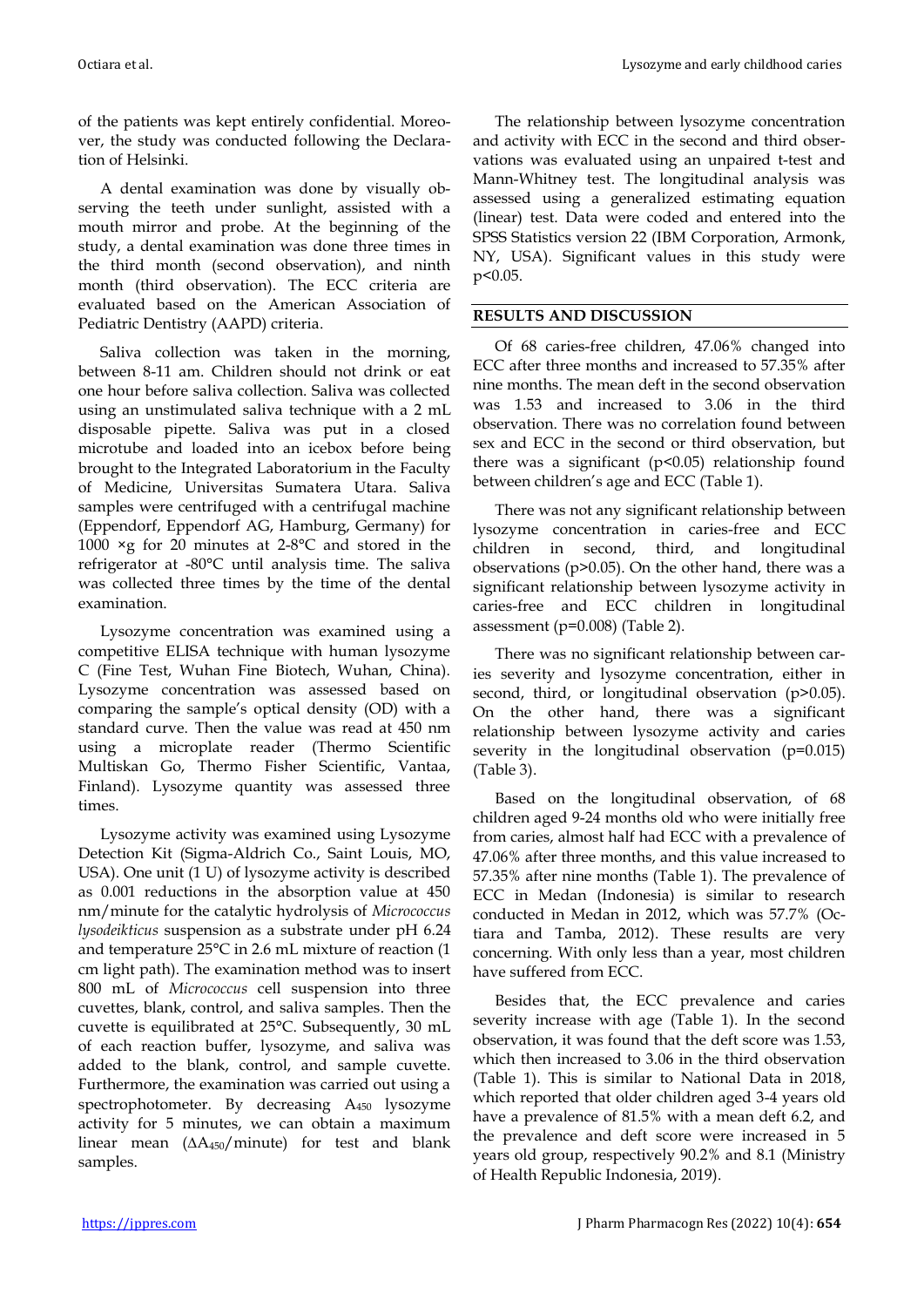Based on the same age group, ECC prevalence here was higher than in other Asian countries such as Japan, 3.2% (Nakayama and Mori, 2017) and Singapore, 17.8-42.9% (Hu et al., 2019). However, the prevalence of ECC in this study was lower than in Xinjiang, China, 64.5% (Li et al., 2017) and Thua Thien Hue, Vietnam, 72.4% (Nguyen et al., 2018). In Indonesia, the high prevalence of ECC is quite a challenge for dental health workers to achieve a 50% caries-free target for children aged 5-6 years old. Besides, to achieve Indonesia's target in 2030, which is that all 12 years old children can be caries-free, it is necessary to continuously prevent caries from an early age (Kebijakan Kesehatan Indonesia, 2019).

|  | Table 1. Children categories based on sex, age, and deft. |  |  |  |
|--|-----------------------------------------------------------|--|--|--|
|--|-----------------------------------------------------------|--|--|--|

|                            | Total      | Sex           |                 |                          | Age (Month)  |                          | Index deft  |  |
|----------------------------|------------|---------------|-----------------|--------------------------|--------------|--------------------------|-------------|--|
| <b>Children categories</b> | n (%)      | Male<br>n (%) | Female<br>n (%) | p-value                  | Mean (SD)    | p-value                  | Mean (SD)   |  |
| <b>First observation</b>   |            |               |                 |                          |              |                          |             |  |
| Caries-free                | 68 (100)   | 36 (52.94)    | 32 (47.06)      | $\overline{\phantom{a}}$ | 15.34 (4.29) | $\overline{\phantom{m}}$ | $\mathbf 0$ |  |
| <b>Second observation</b>  |            |               |                 |                          |              |                          |             |  |
| Caries-free                | 36 (52.94) | 17 (47.22)    | 19 (52.78)      | $0.45^{1}$               | 17.89 (4.07) | $0.01*^2$                | $\mathbf 0$ |  |
| <b>ECC</b>                 | 32 (47.06) | 19 (59.38)    | 13 (40.62)      |                          | 20.5(4.3)    |                          | 3.25(1.5)   |  |
| Total                      | 68 (100)   | 36 (52.94)    | 32 (47.06)      |                          | 19.12 (4.35) |                          | 1.53(1.93)  |  |
| <b>Third observation</b>   |            |               |                 |                          |              |                          |             |  |
| Caries-free                | 29 (42.65) | 13 44.83)     | 16(55.17)       | 0.36 <sup>1</sup>        | 23.14 (4.08) | $0.04^{2}$               | $\Omega$    |  |
| <b>ECC</b>                 | 39 (57.35) | 23 (58.97)    | 16(41.03)       |                          | 25.49 (5.18) |                          | 5.33(2.31)  |  |
| Total                      | 68 (100)   | 36 (52.94)    | 32 (47.06)      |                          | 24.49 (4.85) |                          | 3.06(3.18)  |  |

\*Statistically significant (p<0.05); <sup>1</sup>Chi-Square test; <sup>2</sup>Independent t-test.

**Table 2**. Relationship between children category and lysozyme concentration and activity in first, second, third, and longitudinal observations.

| <b>Children categories</b>       | Lysozyme concentration<br>(ng/mL) | p-value           | Lysozyme activity<br>(unit/mL) | p-value           |  |  |
|----------------------------------|-----------------------------------|-------------------|--------------------------------|-------------------|--|--|
|                                  | Mean $\pm$ SD/                    |                   | Mean $\pm$ SD/                 |                   |  |  |
|                                  | Median (min-max)                  |                   | Median (min-max)               |                   |  |  |
| <b>First observation</b>         |                                   |                   |                                |                   |  |  |
| Caries-free $(n = 68)$           | 1270 (89.3-9280)                  |                   | 10 500 (667-157 000)           |                   |  |  |
| <b>Second observation</b>        |                                   |                   |                                |                   |  |  |
| Caries-free $(n = 36)$           | $696.95 \pm 2.99$                 | 0.67 <sup>1</sup> | $17955.60 \pm 4.77$            | 0.26 <sup>1</sup> |  |  |
| ECC $(n = 32)$                   | $788.13 \pm 3.64$                 |                   | $11515.96 \pm 5.41$            |                   |  |  |
| <b>Third observation</b>         |                                   |                   |                                |                   |  |  |
| Caries-free $(n = 29)$           | $365.68 \pm 3.45$                 | $0.19^{1}$        | 70 700 (5000 - 307 000)        | 0.19 <sup>2</sup> |  |  |
| ECC $(n = 39)$                   | $557.19 \pm 3.76$                 |                   | 86 700 (3330-550 000)          |                   |  |  |
| Longitudinal I-II-III (9 months) |                                   |                   |                                |                   |  |  |
| Caries-free                      | 324.631                           | $0.105^{3}$       | -30 394.961                    | $0.008**3$        |  |  |
| <b>ECC</b>                       | Reference                         |                   | Reference                      |                   |  |  |
|                                  | $(Intercept = 1288.20)$           |                   | $(Intercept = 73826.239)$      |                   |  |  |

\*Statistically significant (p<0.05); <sup>1</sup>Independent t-test; <sup>2</sup>Mann-Whitney test; <sup>3</sup>General estimating equation (linear) test.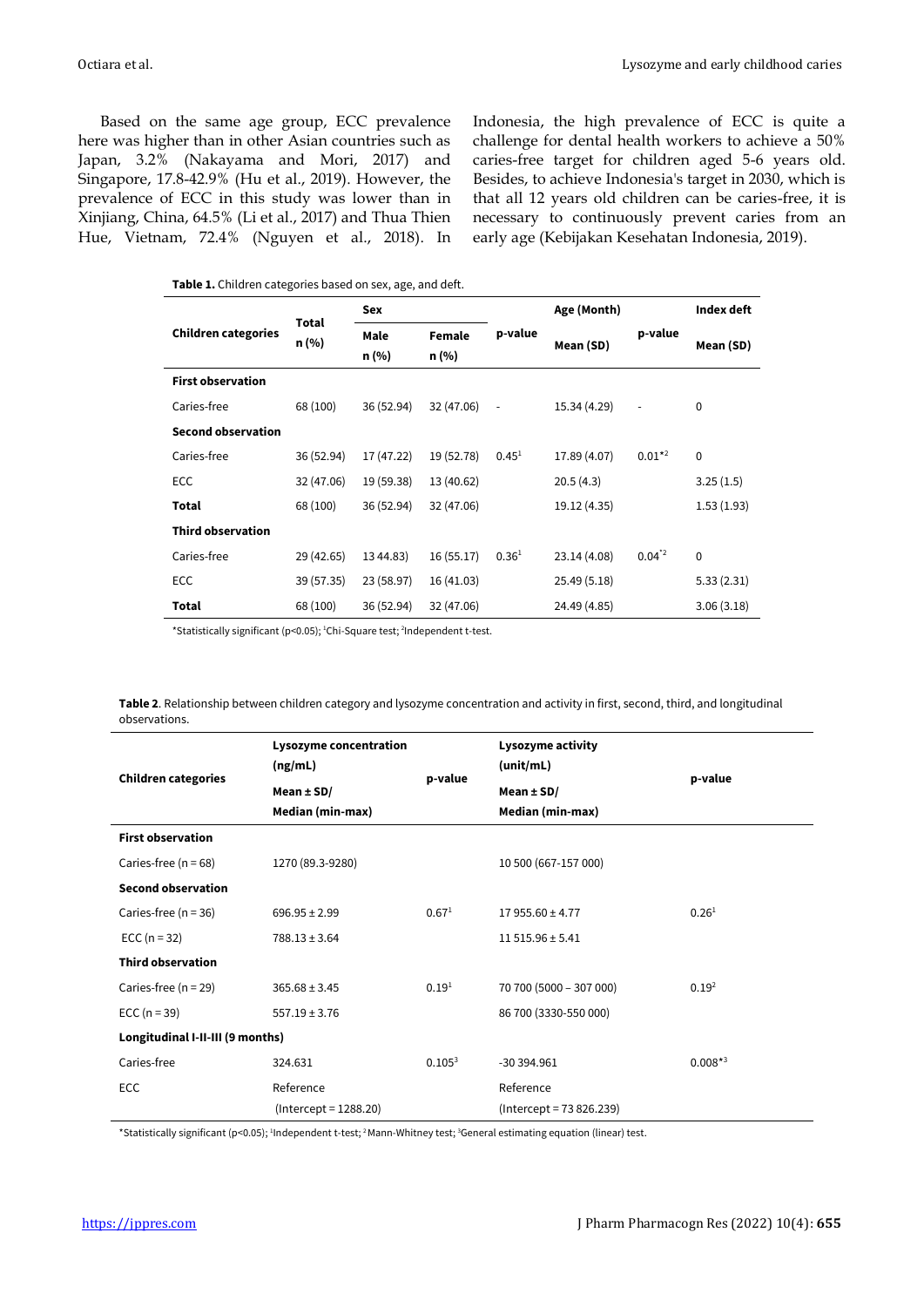| <b>Caries category</b>             | n (%)                     | Lysozyme concentration<br>(ng/mL) |                    | Lysozyme activity<br>(unit/mL) |                   |
|------------------------------------|---------------------------|-----------------------------------|--------------------|--------------------------------|-------------------|
|                                    |                           | p-value<br>Mean $\pm$ SD/         |                    | Mean $\pm$ SD/                 | p-value           |
|                                    |                           | Median (min-max)                  |                    | Median (min-max)               |                   |
| <b>First observation</b>           |                           |                                   |                    |                                |                   |
| Caries-free                        | 68                        | 1270                              |                    | 10 500                         |                   |
|                                    | (100)                     | $(89.3 - 9280)$                   |                    | $(667-157000)$                 |                   |
| <b>Second observation</b>          |                           |                                   |                    |                                |                   |
| Caries-free<br>$(\text{deft 0})$   | 36 (52.94)                | $696.95 \pm 2.99$                 | 0.95 <sup>1</sup>  | $17955.6 \pm 4.77$             | $0.5^{1}$         |
| Low caries<br>(deft 1-2)           | 13 (19.12)                | $834.26 \pm 3.89$                 |                    | $14876.47 \pm 6.66$            |                   |
| Medium caries<br>(deft 3-4)        | 14<br>(20.58)             | $800.39 \pm 3.88$                 |                    | $8753.87 \pm 4.58$             |                   |
| High caries<br>(dett > 5)          | 5<br>(7.36)               | $650.73 \pm 3.23$                 |                    | $12752.64 \pm 6.12$            |                   |
| <b>Third observation</b>           |                           |                                   |                    |                                |                   |
| Caries-free<br>$(\text{deft 0})$   | 29 (42.65)                | $365.68 \pm 3.45$                 | 0.16 <sup>1</sup>  | 76700<br>$(5000-307000)$       | 0.51 <sup>2</sup> |
| Low caries<br>$(\text{deft 1-2})$  | $\overline{7}$<br>(10.29) | $273.53 \pm 3.63$                 |                    | 113 000<br>$(10000 - 20300)$   |                   |
| Medium caries<br>(deft 3-4)        | 15<br>(22.06)             | $529.79 \pm 3.27$                 |                    | 86,700<br>(3330-207 000)       |                   |
| High caries<br>$(\text{deft} > 5)$ | 17<br>(25)                | $780.73 \pm 4.06$                 |                    | 73 300<br>$(20000 - 55000)$    |                   |
| Longitudinal (I-II-III)            |                           |                                   |                    |                                |                   |
| Caries-free<br>$(\text{deft 0})$   | $\overline{a}$            | 248.485                           | 0.308 <sup>3</sup> | -62 053.722                    | $0,015*3$         |
| Low caries<br>$(\text{deft 1-2})$  |                           | 11.360                            | $0.987^{3}$        | -39 311.700                    | $0.159^{3}$       |
| Medium caries<br>(deft 3-4)        |                           | $-194.259$                        | $0.517^{3}$        | -50 397.862                    | $0.053^{3}$       |
| <b>High caries</b>                 |                           | Reference                         |                    | Reference                      |                   |
| (dett > 5)                         |                           | (Intercept = 1364.345)            |                    | $(Intercept = 105 485)$        |                   |

**Table 3.** Relationship between caries category and lysozyme concentration and activity in first, second, third, and longitudinal observation.

\*Statistically significant (p<0.05); <sup>1</sup>One way Anova test; <sup>2</sup>Kruskal Wallis test; <sup>3</sup>General estimating equation (linear).

# **Relationship between lysozyme concentration with ECC and caries category**

Based on Table 2, there was no relationship between lysozyme concentrations in caries-free and children with ECC (p>0.05), either in the second and third observation or longitudinally. This result is consistent with Hao and Lin (2009), who stated that there was no distinction in lysozyme concentrations between caries-free and caries groups.

This result differs from other studies that found a significantly higher lysozyme concentration in the caries-free group (p<0.05) (Moslemi et al., 2015). This result is also different from Bai et al. (2007) and Letsirivorakul et al. (2015) stated that lysozyme concentration was higher in ECC children than in the noncaries group. This can happen due to the compensatory mechanism in a carious lesion. In this event, the number of *S. mutans* is escalated, and lysozyme,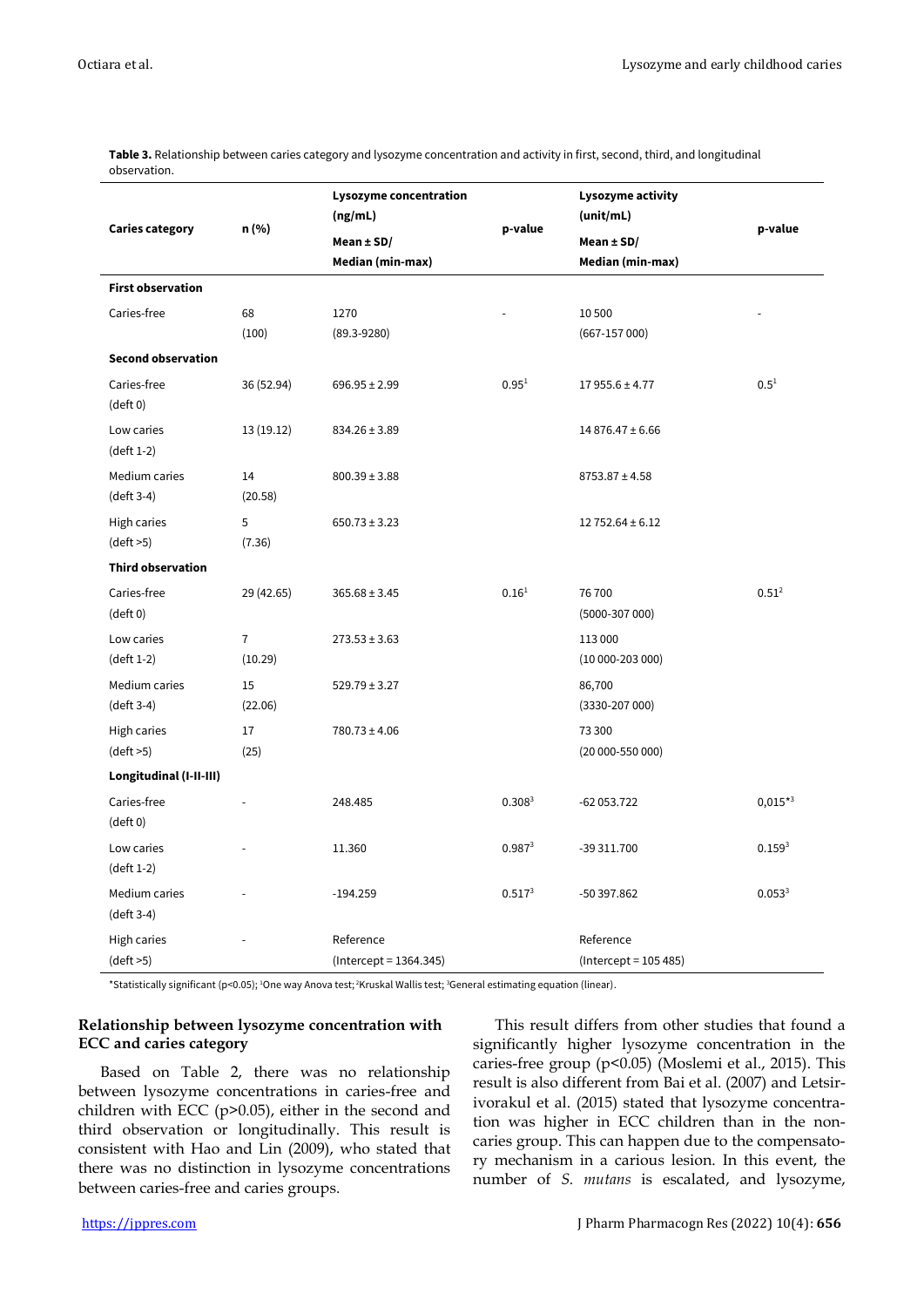Octiara et al. Lysozyme and early childhood caries

which serves as a defense component, will boost its secretion from this bacterial stimulation (Leone and Oppenheim, 2001). Letsirivorakul et al. (2015) stated that children with caries had significantly upregulated lysozyme compared to caries-free children. This result is due to the lysozyme function as one of the innate immunity that acts as the body's first defense mechanism and is prominent in the oral cavity (Amerongen et al., 2004; de Andrade et al., 2014).

Table 3 also shows the same thing, which was not any relationship between caries severity and lysozyme concentration (p>0.05). This result is consistent with Felizardo et al. (2010) statement that lysozyme is not related to caries. However, this result was different from other studies where the DMF-T index decreased in line with the increase in lysozyme concentration (p<0.05) (Bhalla et al., 2010).

# **Relationship between lysozyme activity with ECC and caries category**

In the second and third observations, there was not any relationship between the activity of lysozyme in ECC and caries-free children (p>0.05) (Table 3). However, longitudinal analysis for nine months (observations I-II-III) using a generalized estimating equation (linear) test found a significant association between this activity in ECC and caries-free children (p=0.008). Caries-free children had 30 394.961 units/ mL lower lysozyme activity than children with ECC.

This result is consistent with the study that found that SECC children had higher lysozyme activity than caries-free children (p=0.02) (Bai et al., 2007). However, it is different from other studies that reported that children prone to caries had lower lysozyme activity than non-susceptible children (Twetman et al., 1985). It is also different from other studies that reported no difference in lysozyme activity between subjects with various caries statuses (Grahn et al., 1988).

A similar result is also seen in Table 3, based on the second and third observations, in which there was no relationship between caries severity and lysozyme activity (p>0.05). However, in longitudinal analysis, it can be seen that caries-free children had lower lysozyme activity 62 053.722 units/mL than children in the high caries group (deft>5) (p=0.015). Likewise, children with low caries had 39 311.700 units/mL lower lysozyme activity than the high caries group, and so did the moderate caries group with lower activity 50 397.862 units/mL than the high caries group. It was concluded that children with high caries (deft>5) had the highest lysozyme activity compared to other categories (p=0.015).

Protein concentration in each person's saliva varies with age, as the amount will increase with age. Alterations in salivary secretion with age are associated with a higher risk of carious lesion and caries incidence (Octiara et al., 2018). In general, this result can be seen in Table 2. At initial, lysozyme concentration was higher than in the second and third observations. This condition can make several studies with a crosssectional method get different results. With aging, the likelihood of bacterial exposure to the oral cavity increases, which will impact lysozyme concentration. Besides, caries risk that occurred in the subjects of this study also caused variations in lysozyme concentrations.

Longitudinal observation can be a solution to analyzing salivary protein in children. These can be proven by lysozyme activity in cross-sectional observations (second and third) against ECC, which is not significant. When it is analyzed longitudinally, we can find the relationship between lysozyme activity and ECC. However, we could not find the association of lysozyme concentration with ECC, even though it has been analyzed longitudinally. This result is similar to other researchers who stated that lysozyme activity level is more relevant in explaining the defensive role of these proteins rather than plainly describing the concentration (Jenzano et al., 1986).

# **CONCLUSION**

It is possible that lysozyme activity can be used as a biomarker candidate against ECC incidence in early childhood. Although lysozyme proteins have low concentrations in salivary glands, they have notable biological activity. In the future, it is necessary to consider using this salivary protein for caries prediction in early childhood. It was concluded that lysozyme activity had a relationship with ECC, with ECC children having higher lysozyme activity than children without caries.

### **CONFLICT OF INTEREST**

The authors declare no conflicts of interest.

### **ACKNOWLEDGMENTS**

The authors would like to thank Erna Mutiara, Faculty of Public Health of Universitas Sumatera Utara for supporting and guiding data analysis. This research did not receive any specific grant from funding agencies in the public, commercial, or not-for-profit sectors.

### **REFERENCES**

AAPD - American Academy of Pediatric Dentistry (2016) Policy on early childhood caries (ECC): Classifications, consequences, and preventive strategies.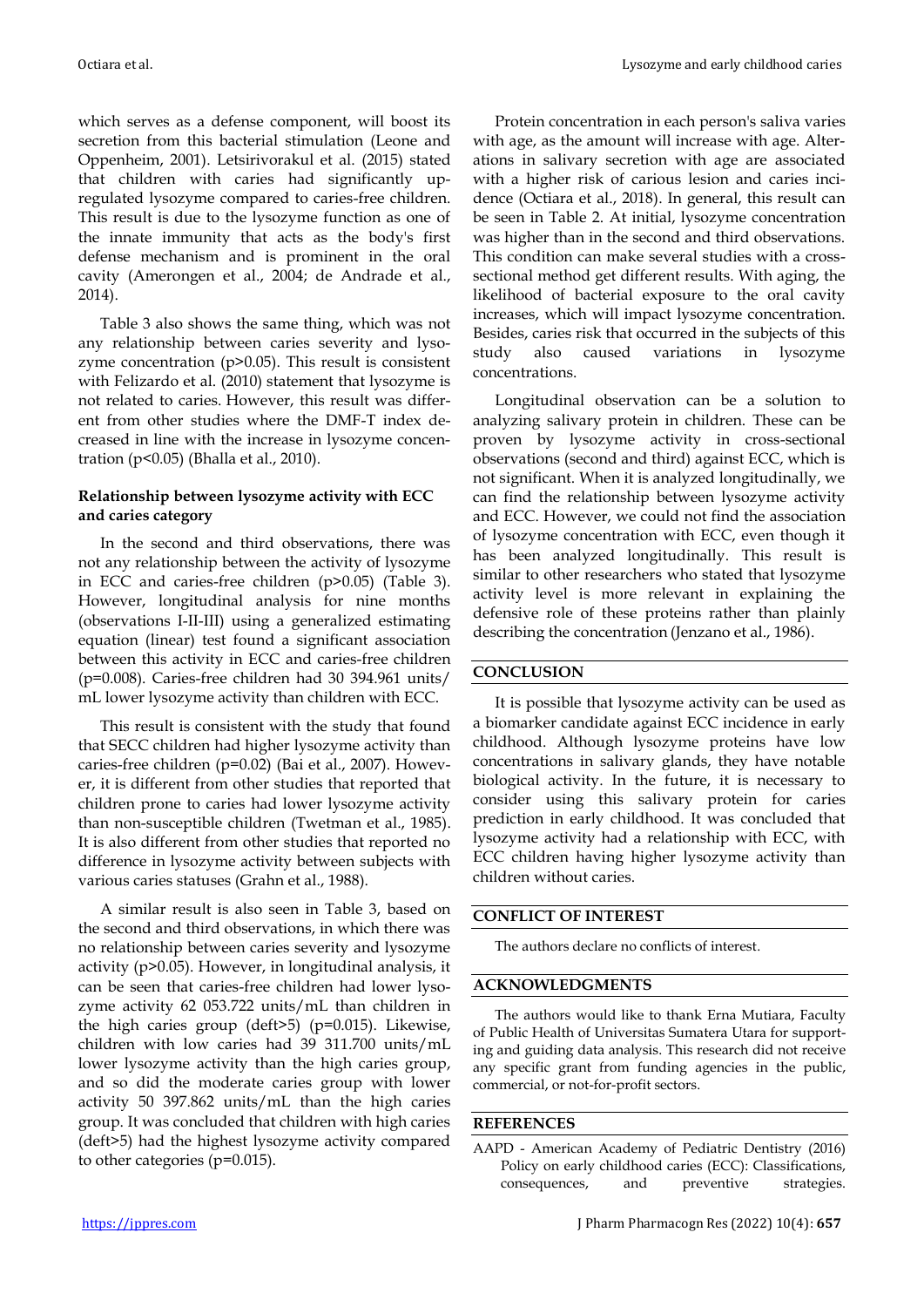[https://www.aapd.org/media/policies\\_guidelines/p\\_](https://www.aapd.org/media/policies_guidelines/p_eccclassifications.pdf) [eccclassifications.pdf](https://www.aapd.org/media/policies_guidelines/p_eccclassifications.pdf) [Consulted January 10, 2020].

- Amerongen AVN, Bolscher JGM, Veerman ECI (2004) Salivary protein: protective and diagnostic value in cariology? Caries Res 38: 247-253.
- Amerongen AVN, Veerman ECI (2002) Saliva the defender of the oral cavity. Oral Dis 8: 12-22.
- Bai J, Zhou Q, Bao ZY, Li XX, Qin M (2007) Comparison of salivary proteins between children with early childhood caries and children without caries. Zhonghua Kouqiang Yixue Zazhi 42: 21-23.
- Bhalla S, Tandon S, Satyamoorthy K (2010) Salivary proteins and early childhood caries: A gel electrophoretic analysis. Contemp Clin Dent 1: 17-22.
- Dawes C, Pedersen AM, Villa A, Ekström J, Proctor GB, Vissink A, Aframian D, McGowan R, Aliko A, Narayana N, Sia YW, Joshi RK, Jensen SB, Kerr AR, Wolff A (2015) The functions of human saliva: A review sponsored by the World Workshop on Oral Medicine VI. Arch Oral Biol 60(6): 863-874.
- de Andrade FB, de Oliveira JC, Yoshie MT, Guimarães BM, Gonçalves RB, Schwarcz WD (2014) Antimicrobial activity and synergism of lactoferrin and lysozyme against cariogenic microorganisms. Braz Dent J 25: 165- 169.
- Fejerskov O, Kidd E (2008) Dental caries: the disease and its clinical management, 2nd Edn. Oxford: Blackwell Munksgraard Ltd.
- Felizardo KR, Goncalves RB, Schwarcz WD, Frederico RCP, Maciel SM, de Andrade FB (2010) An evaluation of the expression profiles of salivary proteins lactoferrin and lysozyme and their association with caries experience and activity. Rev Odonto Ciênc 25(4): 344-349.
- Grahn E, Tenovuo J, Lehtonen OP, Eerola E, Vija P (1988) Antimicrobial system of human whole saliva in relation to dental caries, cariogenic bacteria and gingival inflammation in young adults. Acta Odontol Scan 46: 67-74.
- Hao GF, Lin HC (2009) Relashionship of concentration of lactoferrin and lysozyme in saliva and dental caries in primary dentition. Zhonghua Kouqiang Yixue Zazhi 44: 82-84.
- Hu S, Sim Y, Toh JY, Saw SM, Goodfrey KM, Chong YS, Yap F, Lee YS, Shek LPC, Tan KH, Chong MFF, Hsu CYS (2019) Infant dietary patterns and early childhood caries in a multi-ethnic Asian cohort. Sci Rep 9(1): 852.
- Jenzano JW, Hogan SL, Lundblad RL (1986) Factors influencing measurement of human salivary lysozyme

\_\_\_\_\_\_\_\_\_\_\_\_\_\_\_\_\_\_\_\_\_\_\_\_\_\_\_\_\_\_\_\_\_\_\_\_\_\_\_\_\_\_\_\_\_\_\_\_\_\_\_\_\_\_\_\_\_\_\_\_\_\_\_\_\_\_\_\_\_\_\_\_\_\_\_\_\_\_\_\_\_\_\_\_\_\_\_\_\_\_\_\_\_\_\_\_\_\_\_\_\_\_\_\_\_

in lysoplate and turbidimetric assays. J Clin Microbiol 24(6): 963-967.

- Kebijakan Kesehatan Indonesia (2019) Indonesia diharapkan bebas karies pada 2030. [https://kebijakankesehatanindonesia.net/25](https://kebijakankesehatanindonesia.net/25-berita/berita/2500-indonesia-diharapkan-bebas-karies-pada) [berita/berita/2500-indonesia-diharapkan-bebas-karies](https://kebijakankesehatanindonesia.net/25-berita/berita/2500-indonesia-diharapkan-bebas-karies-pada)[pada](https://kebijakankesehatanindonesia.net/25-berita/berita/2500-indonesia-diharapkan-bebas-karies-pada) [Consulted August 8, 2020].
- Leone CW, Oppenheim FG (2001) Physical and chemical aspects of saliva as indicators of risk for dental caries in humans. J Dent Educ 65(10): 1054-1062.
- Lertsirivorakul J, Petsongkram B, Chaiyarit P, Klaynongsruang S, Pitiphat W (2015) Salivary lysozyme in relation to dental caries among Thai preschoolers. Pediatr Dent 39(4): 343-347.
- Li Y, Wulaerhan J, Liu Y, Abudureyimu A, Zhao J (2017) Prevalence of severe early childhood caries and associated socioeconomic and behavioral factors in Xinjiang, China: a cross-sectional study. BMC Oral Health 17: 144.
- Ministry of Health Republic Indonesia (2019) Basic Health Survey, Jakarta- Ministry of Health Republic Indonesia. [http://www.litbang.kemkes.go.id/laporan-riset](http://www.litbang.kemkes.go.id/laporan-riset-kesehatan-dasar-riskesdas/)[kesehatan-dasar-riskesdas/](http://www.litbang.kemkes.go.id/laporan-riset-kesehatan-dasar-riskesdas/) [Consulted January 5, 2020].
- Moslemi M, Sattari M, Kooshki F, Fotuhi F, Modarresi N, Sadrabad ZK, Shadkar MS (2015) Relationship of salivary lactoferrin and lysozyme concentrations with early childhood caries. J Dent Res Dent Clin Dent Prospects 9(2): 109-114.
- Nakayama Y, Mori M (2017) Risk factors associated with early childhood caries in 18 to 23-month-old children in a Japanese city. J Natl Inst Public Health 66(5): 545-552.
- Nguyen YHT, Ueno M, Zaitsu T, Nguyen T, Kawaguchi Y (2018) Early childhood caries and risk factors in Vietnam. J Clin Pediatr Dent 42(3): 173-181.
- Octiara E, Sutadi H, Siregar Y, Primasari A (2018) sIgA and lysozyme as biomarker of early childhood caries. Adv Health Sci Educ Theory Pract 8: 96-101.
- Octiara E, Tamba EA (2012) Relationship of family economic and mother education with early childhood caries (ECC) among children 12-36 months aged in district Medan Denai. Dentika Dent J 17(1): 78-82.
- Twetman S, Lindner A, Modeer T (1985) Lysozyme and salivary immunoglobulin A in caries-free and cariessusceptible preschool children. Swed Dent J 5: 9-14.
- Vasilescu A, Wang Q, Li M, Boukherroub R, Szunerits S (2016) Aptamer-based electrochemical sensing of lysozyme. Chemosensors 4(10): 10.